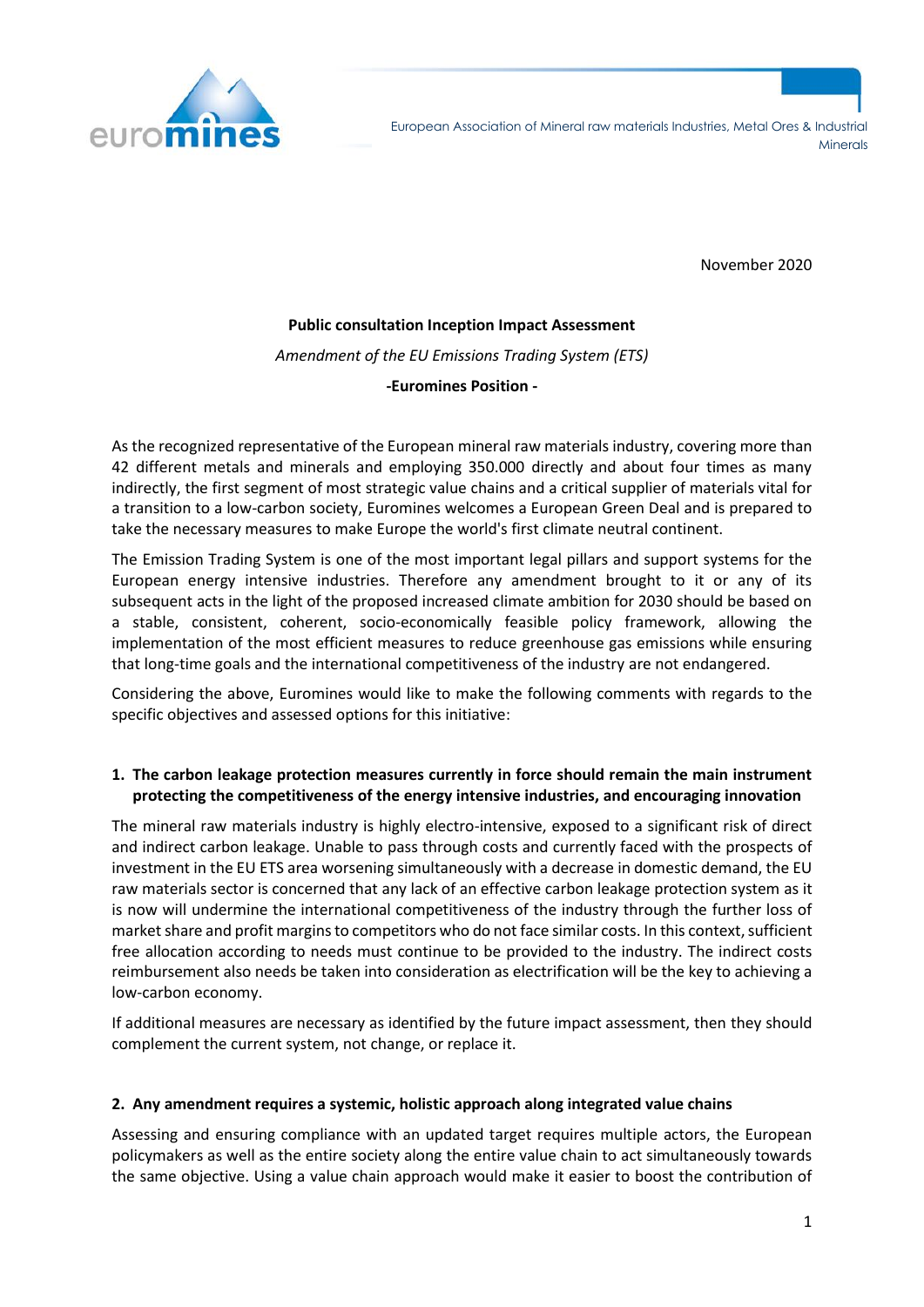

existing economic activities, but also to create and develop new and more efficient low-carbon activities, through the introduction of new materials and investments. Moreover, the use of best available techniques (BAT) would be essential.

## **3. The European raw materials sector is crucial for achieving a minimum 55% climate target by 2030**

European mineral products trigger emission reductions in many sectors of the economy. For example, new infrastructure for alternative energies requires an increased use of metals and minerals, in particular steel for pipelines; copper and graphite for electricity cables, generators and electric motors; aluminium, primarily for electricity cables; as well as a need of other metals and minerals including phosphorous, potassium and nitrogen for biomass production. Together with its equipment suppliers and downstream customers, the European mining industry is leading the development of energy efficient and low carbon technologies.

Raw materials mining and quarrying activities are essential in terms of mitigating supply risk, e.g., providing materials for the deployment of low-carbon technologies and agriculture, and increasing the resilience of manufacturing value chains. The European minerals sector can secure availability of essential materials needed for current and future technologies to create a climate neutral, service and welfare orientated, circular and resource efficient economy while sourcing raw materials in a sustainable and responsible way. Mining and quarrying can encompass sustainable activities based on their own performance and/or enabling activities: minimising their impacts makes a significant contribution to climate change mitigation and adaptation.

Additionally, mining in Europe is operating at highest environmental and social standards compared to non-EU countries. The industry in Europe is committed to substantially contribute to climate change mitigation: it not only continuously explores methods of decarbonisation in order to efficiently and effectively fulfil the continued increasing demand for resources, but also enables other economic activities to improve their environmental performance.

# **4. For the ETS to continue to be an effective and efficient instrument, the additional sectors should be kept separate**

The EU ETS system is the key element of the EU in reducing industrial emissions. However, the ETS must not simply be extended to other sectors, e.g. the emissions from buildings or road transport. The relative carbon-price impact on emissions vary considerably from sector to sector. If traffic and building need and can carry other levels of price signals compared to the industry and energy sector, there is no one-size-fits-all carbon price.

\*\*\*

### **About Euromines**

Euromines, the European Association of Mineral raw materials Industries, Metal Ores & Industrial Minerals, represents large and small companies and subsidiaries in Europe and in other parts of the world which provide jobs to more than 350,000 people. Through the activities and operations of these members, more than 42 different metals and minerals are produced. Their sustainable exploitation